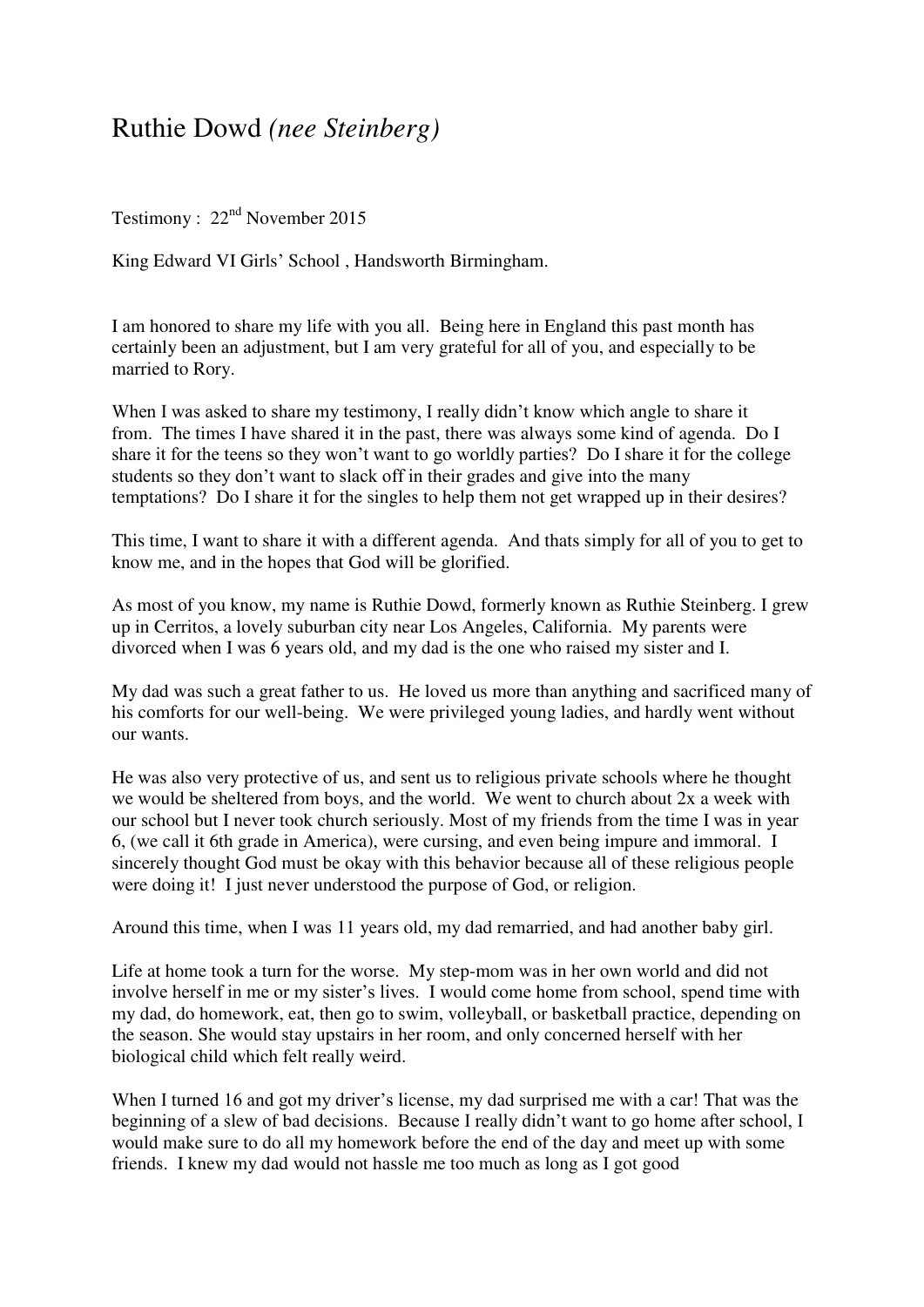grades. Eventually, I stopped playing sports and doing the other extra curricular activities I was once so excited about. Instead, I started smoking marijuana and staying out until as late as I possibly could without getting in too much trouble.

On the outside, I was a bright, popular girl with a promising future, but on the inside, I was empty and confused.

In my first year at university, I continued very similar habits, except I wasn't as concerned with my grades. I had no idea what to do with so much freedom besides fun. When my dad found out I wasn't achieving the highest scores, it put a lot of friction in our relationship.

I began to seek fulfillment in relationships with men. In my 2nd year at University, I entered into a serious relationship. To all of my friends, we were the perfect couple. We were fun, popular, athletic, and driven. We moved in together and lived in the best complex a college student could ask for. It had tennis courts, a pool, a jacuzzi, and a gym! We carried a pretty good image, but if someone was to look a little deeper, it wouldn't be hard to see that we had a lot of issues. Our relationship was based on sex, partying, and superficial fulfillment. We did not communicate our feelings, or give grace to one another. We did not know God. Our relationship grew more estranged, and eventually became abusive. We were constantly fighting and one day, my face was slammed against a wall and was left scratched and bleeding.

That was my breaking point. I remember looking at myself in the mirror thinking I do not want this life. I thought I had everything I could want— a relationship, and a bright future. But I was wrong. I moved out the next morning. My dad came with his truck to help me move. I remember seeing how sad he was to see my face. He had no words.

Although I knew I made the right decision in moving out and breaking it off, it was so hard for me to feel happy. I felt even more empty. I continued the same habits of partying, and being immoral and impure, all which led to more emptiness and hopelessness.

In the meantime, I was getting emails, and texts from my ex saying he wanted to work things out. Because I was not giving in, he confessed that he cheated on me and lied to me about several things. I was so angry that I became afraid of myself. I was having fantasies of my friends beating him up and hurting him really bad. It scared me that I was having such dark thoughts. I began to think that I could be a murderer if I went on like this. I decided that I wanted to read something in the bible. I didn't know what to read so I just flipped it open and Job 27 is where I ended up. I was so inspired because Job was sharing about how no matter what happened in his life, and no matter what terrible things he goes through, he would never let himself do what was wrong. I had no idea that the bible could be so relatable to me!

That is when I called my friend Gilma. About a year before all of this happened, I met a girl who became my gym buddy. She happened to live in the same apartment complex as my boyfriend and I, and she would share about how she and her husband lived their lives according to the bible. I just thought she was another church girl, but as I got to know her, I saw how different she was. She never cursed, or partied and she always gave me sincere and honest answers about things. I felt closer to her than I did most of my friends whom I've known for many years!